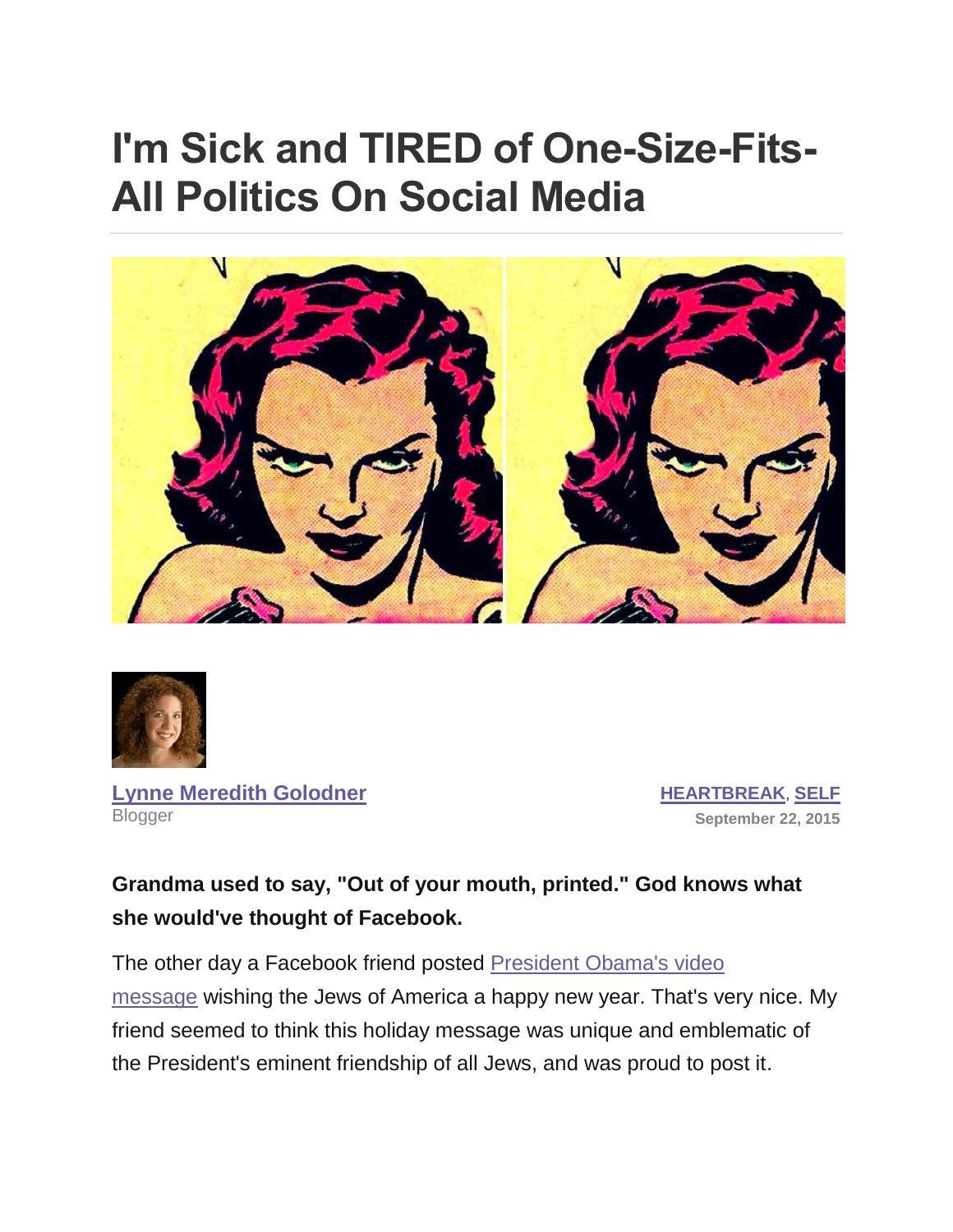Usually I don't comment much on Facebook, especially not on political posts. I don't know why I was motivated differently when I saw that one, but I wrote, *"Yeah, because he's such a great friend to the Jews...*"

To which my so-called friend replied, "*Not all Jews feel the same way about Israel, Lynne.*"

## **Right. And a little conversation ensued, with one compatriot quoting about "the Occupied Territories," and another proclaiming that she doesn't understand why Jews are in favor of the Iran deal.**

I got involved. I got mouthy. I was pissed.

And here's why. For a pretty apolitical, fervently Jewish Midwesterner, I hate extremist politics. On both sides of the aisle.

You know what I'm talking about. There are the bleeding-heart liberals who believe everyone has the right to believe what they want UNLESS their beliefs oppose the right to abortion, to not be religious, or the thought that all white westerners must be the bad guys. They take political correctness too far, advocating more for minority groups than the minority folks themselves.

On the other side are the crazy right-wingers who believe no one has the right to a belief or to enact the law except for God Himself. Those are the ones who prize the unborn child more than the living, breathing pregnant rape victim; who clutch their guns behind their Confederate-flag draped trucks and hide money in the church or in a Caribbean bank.

**Yes, I'm being a little extreme in my examples, but that's exactly the point. Politics should be about voting your conscience, not bullying others to side with you. We shouldn't need the validation of group-think to stand up for what we believe is right.**

And we shouldn't need everyone to agree or follow suit in order to maintain our beliefs.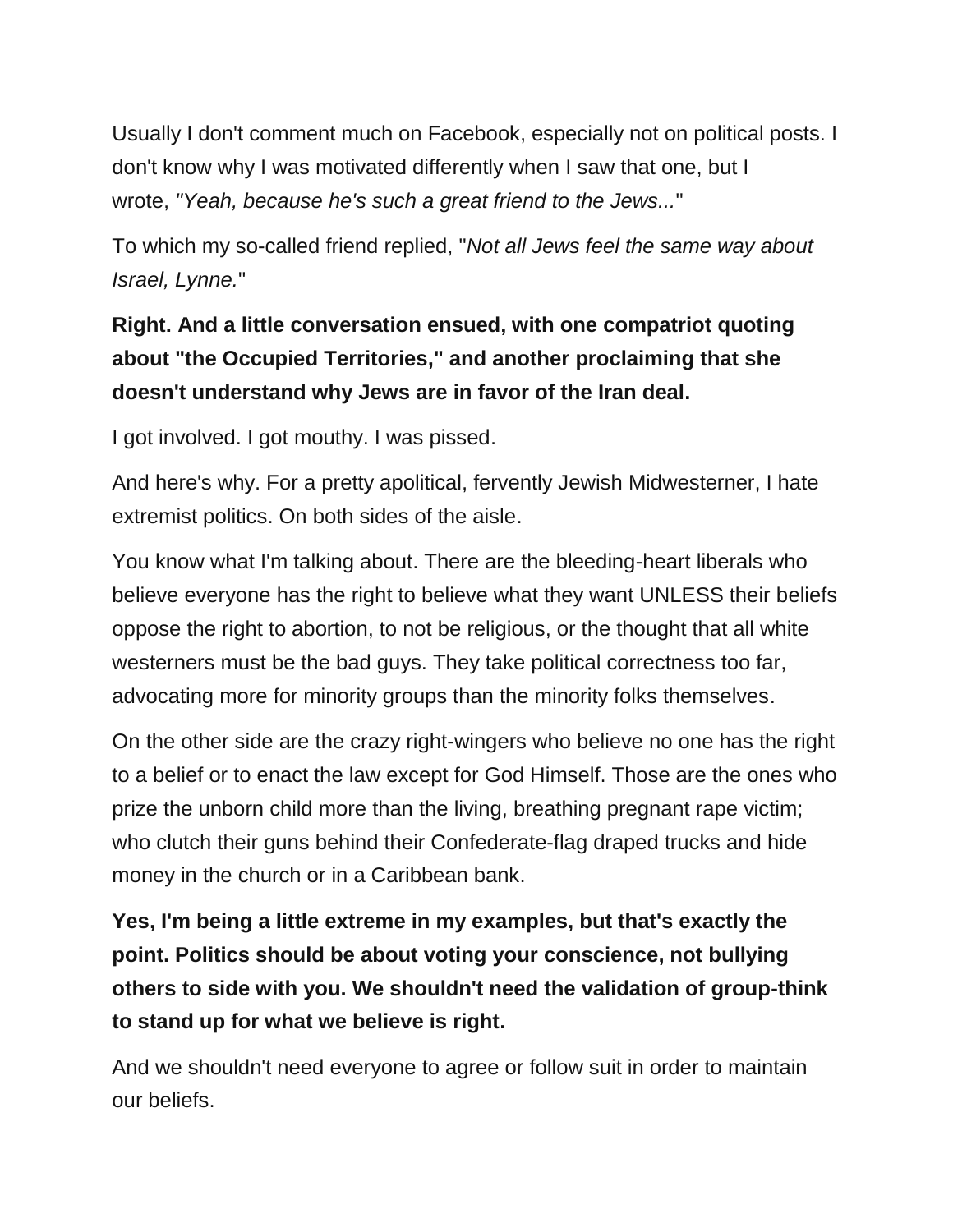I've always been pro-choice but I don't think I could ever have an abortion. I believe it's killing an innocent life, but it's not for me to say what another woman should or shouldn't do.

At the same time, I understand that sounds hypocritical — I don't believe in shooting, stabbing or running someone over with my car, and if I did I'd definitely have to go to jail. I get the people who see ending an unborn life in the same way, even though I disagree.

So what I would say to them is, don't do it. And pray for the souls of others who do. That's all we can do — that's the best we can do. Be a role model for what we think is right.

Quietly.

**This [social media](http://www.yourtango.com/social-media) thing takes politics to a new ugly height. We're forever posing out there for all to see — in our rants, and our whines, and our bikini shots, and the articles we share.**

I heard someone say that on social media, we play different characters of ourselves, as if it's our very own reality TV show.

I voted for Mr. Obama. Twice. I hailed him as a relief after what I saw as eight years of bad leadership. Now, I'm disappointed. It turns out, the Obama in my mind had nothing to do with the man himself.

How much did any of us really know about him when he rose to power? How much of our [love](http://www.yourtango.com/love) for this candidate had to do with him being the first African-American President?

#### *(Shhh ... we're not supposed to say things like that. It's not liberal at all.)*

It's because of his dealings with Iran, the crazy country that considers us the Great Satan and wants to wipe Israel off the map. Iran's leaders don't even temper their comments in order to play nice and get our dollars. They're